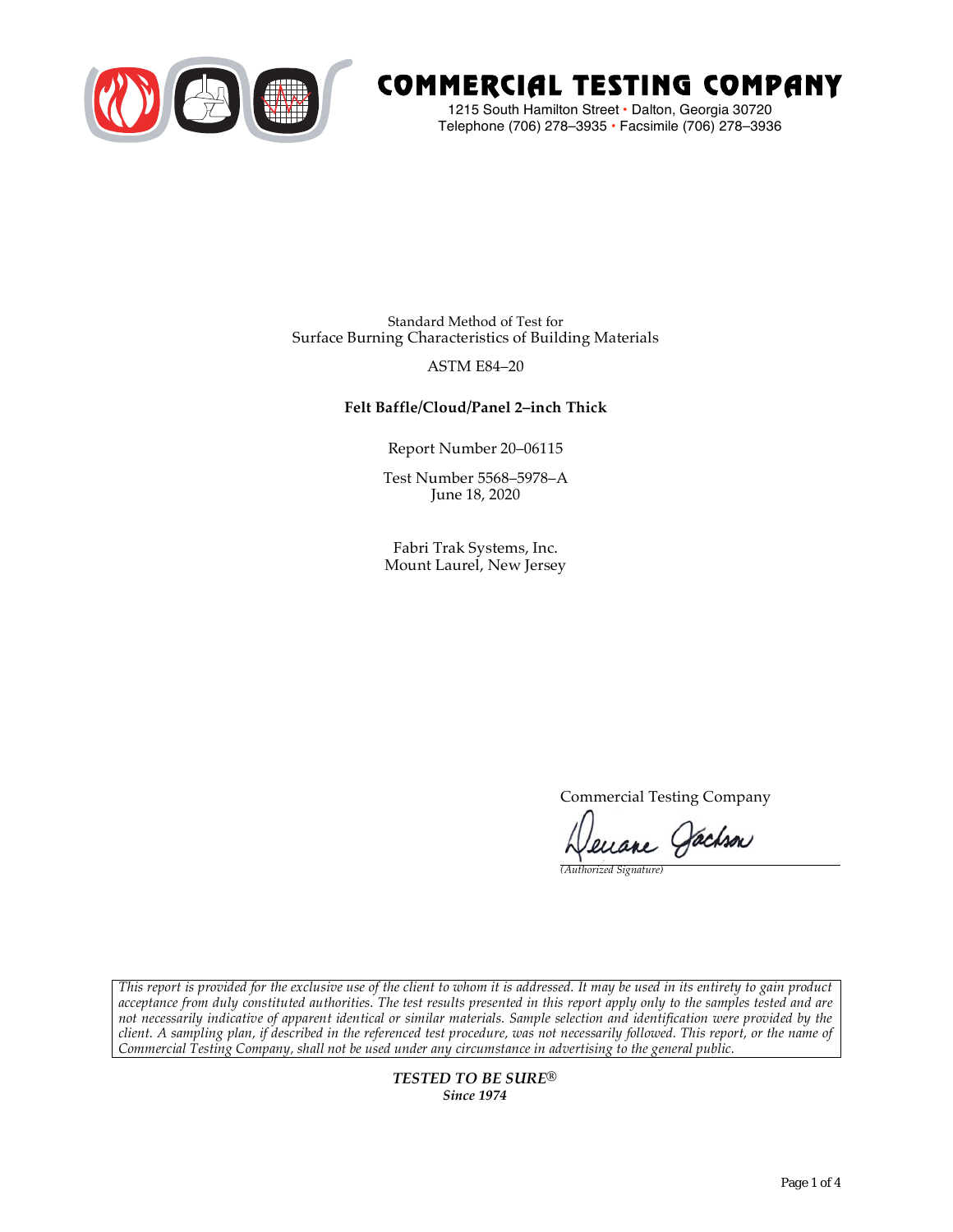#### **INTRODUCTION**

This report is a presentation of results of a surface flammability test on a material submitted by Fabri Trak Systems, Inc., Mount Laurel, New Jersey.

The test was conducted in accordance with the ASTM International fire-test-response standard E84–20, *Surface Burning Characteristics of Building Materials*, sometimes referred to as the Steiner tunnel test. ASTM E84 is an American National Standard (ANSI) and has been approved for use by agencies of the Department of Defense. The ASTM E84 test method is the technical equivalent of UL No. 723. The test is applicable to exposed interior surfaces such as walls and ceilings. The test is conducted with the specimen in the ceiling position with the surface to be evaluated face down toward the ignition source. Thus, specimens shall either be self-supporting by its own structural quality, held in place by added supports along the test surface, or secured from the back side.

This standard is used to measure and describe the response of materials, products, or assemblies to heat and flame under controlled conditions, but does not by itself incorporate all factors required for firehazard or fire-risk assessment of the materials, products, or assemblies under actual fire conditions.

#### **PURPOSE**

The purpose of the test is to provide only the comparative measurements of surface flame spread and smoke development of materials with that of select grade red oak and fiber–reinforced cement board, Grade II, under specific fire exposure conditions with the smoke area of heptane used to establish the smoke-developed index. The test exposes a nominal 24-foot long by 20-inch wide test specimen to a controlled air flow and flaming fire adjusted to spread the flame along the entire length of a red oak specimen in  $5\frac{1}{2}$  minutes. During the 10-minute test duration, flame spread over the specimen surface are measured and recorded. Test results are calculated relative to red oak, which has an arbitrary rating of 100, and fiber–reinforced cement board, Grade II, which has a rating of 0. The 100 smoke-developed index is calculated using the smoke area of heptane.

The test results are expressed as Flame Spread Index and Smoke-Developed Index. The Flame Spread Index is defined in ASTM E176 as "a number or classification indicating a comparative measure derived from observations made during the progress of the boundary of a zone of flame under defined test conditions." The Smoke-Developed Index, a term specific to ASTM E84, is defined as "a number or classification indicating a comparative measure derived from smoke obscuration data collected during the test for surface burning characteristics." There is not necessarily a relationship between the two measurements.

The method does not provide for measurement of heat transmission through the surface tested, the effect of aggravated flame spread behavior of an assembly resulting from the proximity of combustible walls and ceilings, or classifying a material as noncombustible solely by means of a Flame Spread Index.

The zero reference and other parameters critical to furnace operation are verified on the day of the test by conducting a 10–minute test using 1/4–inch fiber–reinforced cement board, Grade II. Periodic tests using NOFMA certified 23/32–inch select grade red oak flooring provide data for the 100 flame spread reference with heptane providing data for calculating the 100 smoke-developed index. These procedures are more fully described in Section 7of the E84 Standard.

#### **TEST SAMPLE**

The test sample, selected by the client, was identified as **Felt Baffle/Cloud/Panel 2–inch Thick**, 6# density fiberglass with 100% wool felt fabric. Four test panels, each measuring two feet wide by six feet in length, were received. They were physically self-supporting and required no additional sample preparation. The panels were transferred to storage racks and conditioned to equilibrium in an atmosphere with the temperature maintained at  $71 \pm 2$ °F and the relative humidity at  $50 \pm 5$  percent. For testing, the panels were placed end-to-end on the ledges of the tunnel furnace to make up the necessary 24-foot test sample and the test conducted with no auxiliary support mechanism.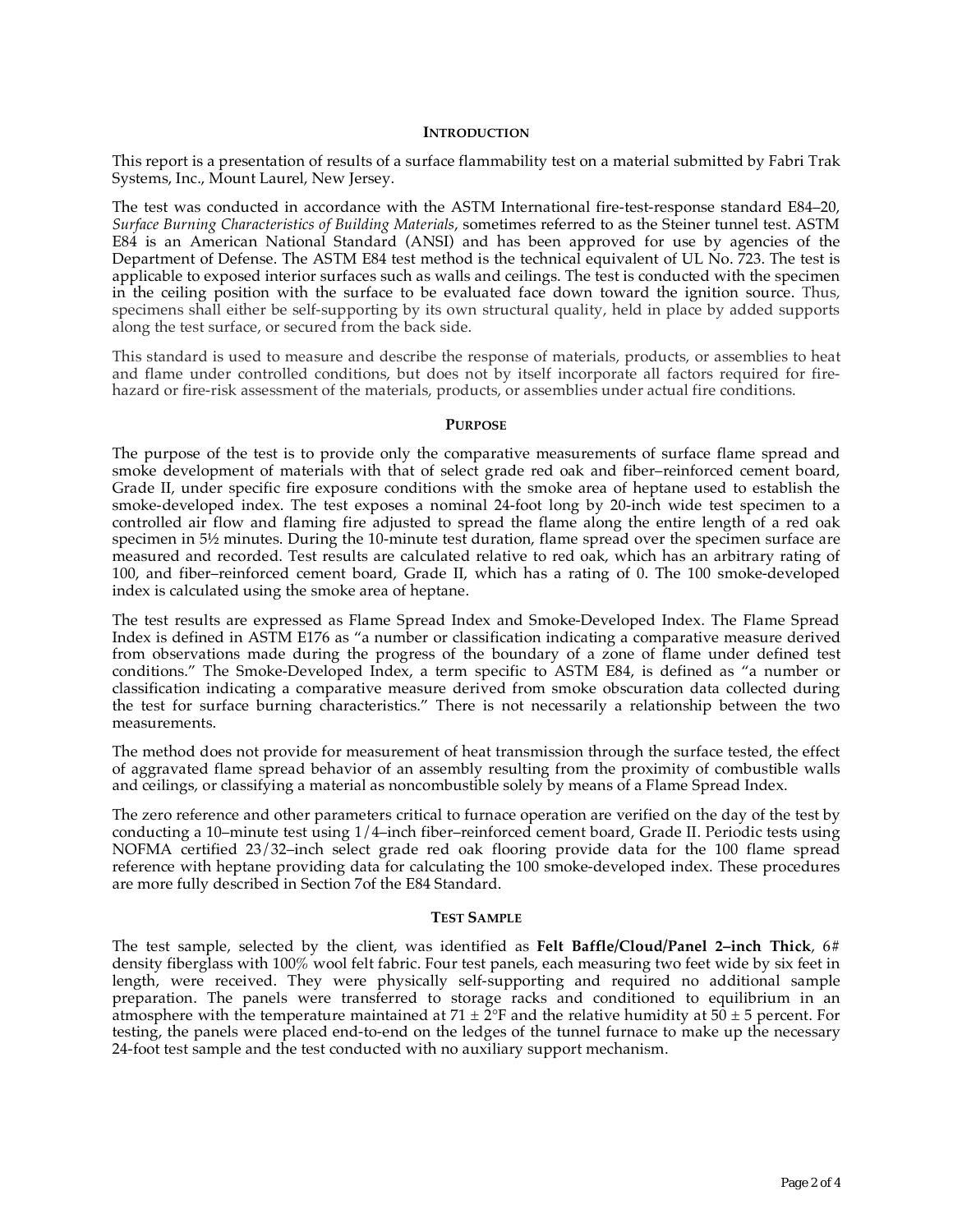#### **TEST RESULTS**

The test results, calculated on the basis of observed flame propagation and the integrated area under the recorded smoke density curve, are presented below. The Flame Spread Index obtained in E84 is rounded to the nearest number divisible by five. Smoke-Developed Indices are rounded to the nearest number divisible by five unless the Index is greater than 200. In that case, the Smoke-Developed Index is rounded to the nearest 50 points. The rounding procedures are more fully described in Sections 9.1, 9.2, and X3 of the E84 Standard. The flame spread and smoke development data are presented graphically at the end of this report.

| <b>Test Specimen</b>                    | Flame Spread Index | <b>Smoke-Developed Index</b> |
|-----------------------------------------|--------------------|------------------------------|
| Fiber-Reinforced Cement Board, Grade II |                    |                              |
| Red Oak Flooring                        | 100                |                              |
| Heptane, (HPLC) Grade                   |                    | 100                          |
| Felt Baffle/Cloud/Panel 2-inch Thick    | 20                 |                              |

#### **OBSERVATIONS**

Specimen ignition over the burners occurred at 0.15 minute. Surface flame spread was observed to a maximum distance of 4.31 feet beyond the zero point at 0.50 minute. The maximum temperature recorded during the test was 614°F. For information purposes, the actual (unrounded) Flame Spread and Smoke-Developed Indices were 21.5 and 15.8 respectively.

#### **CLASSIFICATION**

The Flame Spread Index and Smoke-Developed Index values obtained by ASTM E84 tests are frequently used by code officials and regulatory agencies in the acceptance of interior finish materials for various applications. The most widely accepted classification system is described in the National Fire Protection Association publication NFPA 101 *Life Safety Code*, where:

| Class A $0-25$ Flame Spread Index     | $0 - 450$ Smoke-Developed Index |
|---------------------------------------|---------------------------------|
| Class B $26 - 75$ Flame Spread Index  | $0 - 450$ Smoke-Developed Index |
| Class C $76 - 200$ Flame Spread Index | $0 - 450$ Smoke-Developed Index |

Class A, B, and C correspond to Type I, II, and III respectively in other codes. They do not preclude a material being otherwise classified by the authority of jurisdiction.